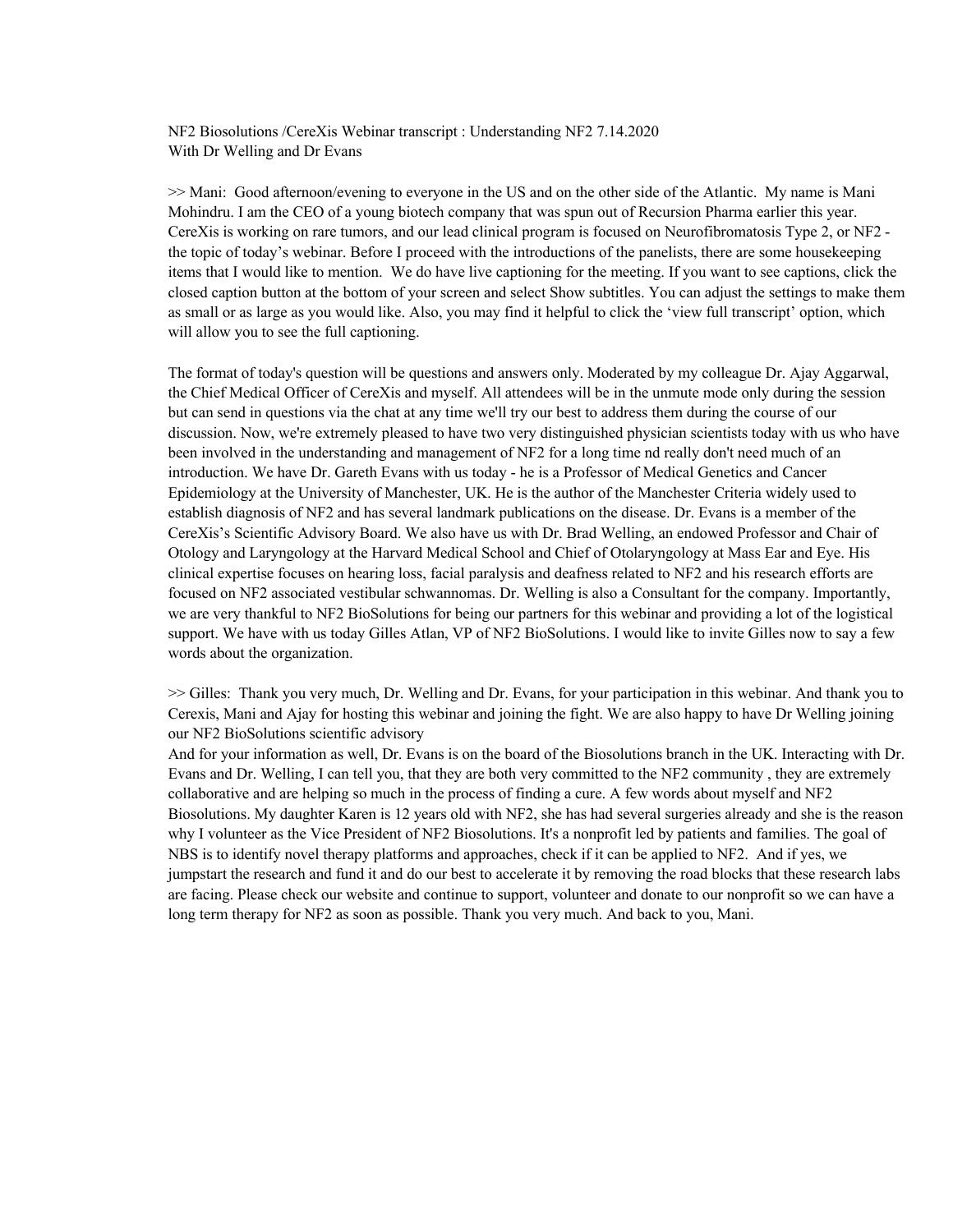>> Mani: Thank you, Gilles. Let's get right on to the questions. Let's start with you, Dr. Welling, since you're on my extreme right starting from the beginning. Tell us how you got involved with NF2 and some of your work in the field, both from a research perspective, from understanding the molecular basis of NF2 to the amazing clinical work you've done over the past several years. Dr. Welling.

Brad: Thank you very much. This is a great honor to speak to all of you today, and especially it's a great honor to share the platform with Dr. Gareth Evans, whose work I've greatly admired. I learn a great deal from him every time we get together. One of the brightest lights in the field. I really appreciate the chance to present with Dr. Evans today. And thank you for the opportunity. I have probably seen patients with NF2 for about 35 years, and -I'm hesitant to say that because you all know I'm only 40 years old, I've been working on this most of my life, but I will say that when I was in medical school, I was very impressed when we were able to do a surgery and restore a patient's hearing, how miraculous it was. When I was in medical school it was just when cochlear implants were coming on the scene and to be able to restore hearing to patients, it reminded me of what Helen Keller said; Blindness takes us out of contact with things. Deafness takes us out of contact with people. And so I've always had a great love for the ability that we have to try to preserve that thing that makes us so special as human beings, which is to be able to communicate with each other, to hear and speak. And to be involved in the medical specialty that deals in those has been a great influence on me. And it's been something I've really enjoyed. But NF2 is something I really hate. I mean, it takes away so many of these things. It makes it so difficult for patients that trying to find solutions has been fits and starts. I think when we discovered the gene, when I say we as a community, when Jim Gaselas's group in Boston and the group with you all up in Canada, it was discovered the gene in 1993, we all thought: This is a gene we can fix. This is something we can get our hands around. And here it is more than 25 years later and we're still trying to get the fix. I think that the research that has come out of our labs, I have to credit Lon, shen Cheng collaborators at Ohio State and my collaborators at Mass Eye and Ear have done outstanding work. I've enjoyed working with them. I want to tell I'm stepping down as the department head the beginning of August so I'll have more time to focus on important things like NF research. I'll turn it over to Gareth for his opening statement.

Gareth: Thank you, Brad. Thank you for your kind words. You've been at it a little longer than me. So my journey started in 1990. Actually, I left the Army. I was an Army doctor. And I went straight from doing pediatrics in the Army into doing genetics in Manchester. And I was given a two, two to three -year period to do research on tumor or cancer genetics and set up cancer genetic services. And I basically decided we had some good researchers in Manchester Thomas Trakin doing research and Richard Ransom – who is one of the foremost otolaryngologists who pioneered cochlear implants in the UK. And I decided that NF2 was just the right place to do my research. So I did a two-year research thesis on NF2. I went all around the UK, saw 100 patients in their homes, including Claire's husband, when he was quite a bit younger. And I learned about NF. And it was the perfect way. And of course having seen 100 patients in two years, I was able to sort of put it all in the air and say, look, what makes a diagnosis because you see lots of families and how it affects people in families. And they sort of stood the test of time. Although the criteria are now being changed. There are some flaws in the criteria that require tweaking. Not massive flaws, but there are a few flaws. So, really I've dedicated myself to NF2 ever since. And I'll talk later about how we develop services in the UK. But essentially I work with NF2 patients. I now do a clinic once a week where I see patients with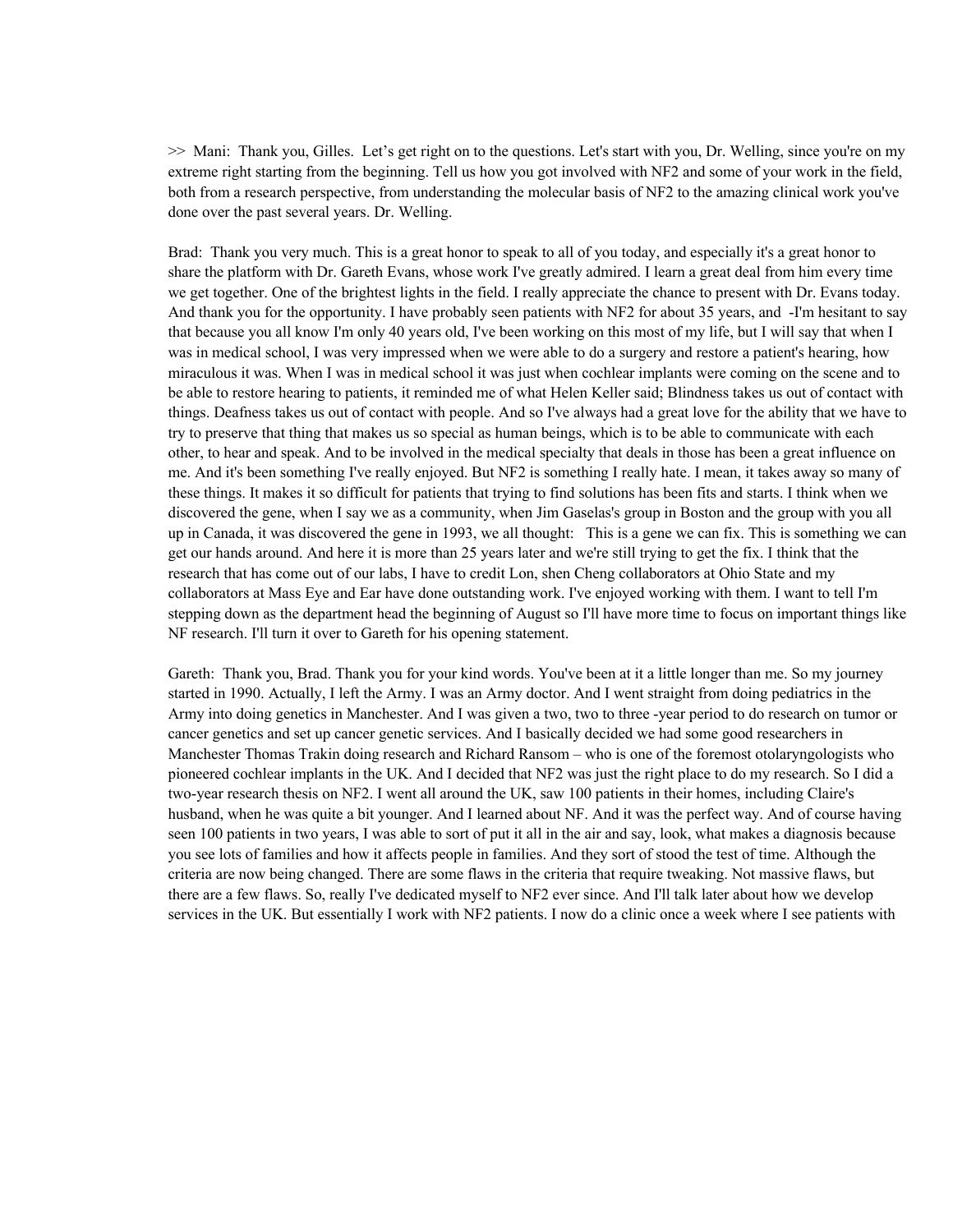NF2, usually five or six. And I want to find the solution to how we can help NF2 patients not lose their hearing, not lose their function. Live a normal life, and I think we're on the road there. And I really hope we get there quickly.

Mani: This is great. And fortunately the work you've done is not just with the patients, it's with the families, because it's a community and you've looked at the genetics and also certainly -- I'm going to go back to you Dr. Evans maybe to expand a little bit further since you worked over the years on NF2, maybe talk about the various tumors associated with NF2 vestibular vestibular, meningiomas and others and what similarities do you see in the tumors.

Gareth: The hallmark is the development of bilateral tumors on the hearing, balance nerves we call a vestibular schwannoma. And these particular nerve sheath tumors that grow on the nerve sheath called schwannomas are the characteristic lesion, and the schwannomas can occur anywhere else in the body where there are schwann cells, cranial nerves, the spinal nerve roots and then on the major nerves around the body. And you can get these nodular swellings on the nerves under the skin and in the arms and legs. But you can also get them actually in the skin itself. So that's sometimes gets confusion with NF1 because you get tumors in the skin. But they're different. Most of them are what we call Clark lesions with hair on them. So the schwannomas occur all around the body. Meningiomas are the second most important tumors. And about 70% will get a meningioma in their lifetime. And these are tumors on the lining of the brain and less commonly on the lining of the meninges around the spinal cord. And those are really important in terms of morbidity now that we're better at treating the schwannomas. And then the final major tumor that occurs in about 20, 25% of people with NF2 are an intrinsic tumor in the spinal cord. Usually in the cervical spine but they can drop down further down in the spine. And occasionally into the brainstem itself. They usually are indolent and they can look terrible on the scan, but you have to judge when is the right time to do something about them. And usually you don't. But they can be a tricky one when you look at a scan and a patient has no symptoms, what do we do about this. And then suddenly patients have symptoms. So those are the three main tumor types you get in NF2 and then there's some additional features like in the eyes, particularly cataracts that don't usually create any visual problems; they're just what we call presema juvenile cataracts. And occasionally a congenital lesion on the retina, usually again doesn't cause any problems called a retinal hematoma. And then there are some other subtle features that we see but those are the main features.

Ajay: Next question is for both you Dr. Evans and Dr. Welling. Can you help us understand the challenges associated with this disease both from the perspective of the patients as well as the patient's families, what kind of symptoms and what kind of other challenges they face in their day-to-day lives. So let's start with you, Dr. Evans.

Gareth: The main thing that affects pretty much everyone with NF2, even the mildest, mildest family is that they nearly always get tumors on both sides, both hearing and balance nerves. And it's very rare that those do not require treatment at some stage. So nearly always you will get hearing loss, unless you have a brilliant surgeon who takes the tumor out, preserves hearing. But then they can come back and you've got to deal with it again. And that's a tricky thing to do. You've got radiation as another thing. We're not that keen on using radiation in NF2 because a small malignant potential, and also it doesn't work anything like as well in NF2 as it does in the sporadic situation. So surgery is still by far the most important thing. But the problem in NF2 you can just get a proliferation of tumors. And people can end up having two or three spinal surgeries, three or four meningioma surgeries, and there comes a time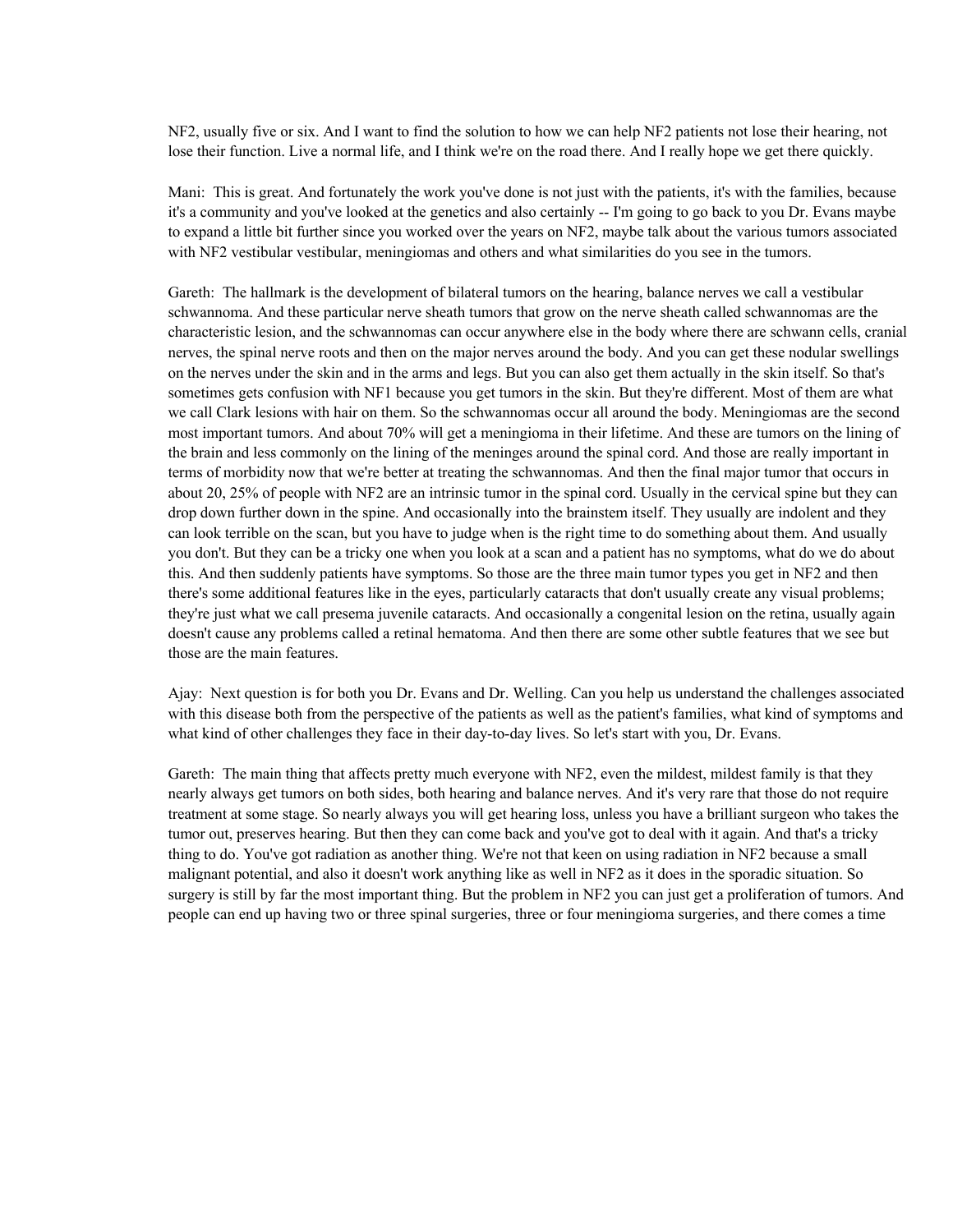when someone throws in the towel; either the surgeon, or the patient says "I don't want anymore". And that is why it's critical to come up with a treatment that means that we put Brad out to grass before he needs to go out to grass so that we still need you Brad. But I think nearly every surgeon will say they would rather we could cure NF2 than have to operate so many times on NF2. And the problem is the loss of hearing. They can often be problems with vision. So although the cataracts then cause blindness, treating the tumors can cause problems with vision because you get the facial nerve palsy means that the windscreen wipers don't work very well on your eyes and you get corneal caretopathy and ambliopia, dependent on one side. And multiple meningiomas it can mean raising cranial pressure and trying to deal with that side of things and then obviously the trickiness of operating on the spine. And in the families, it's obviously coming up with a test so that you can preempt and diagnose the condition earlier in the children. It's a 50/50 risk normally, but actually nearly 50% of new onset NF2. So what we call mosaics. So the genetic fault was not inherited from their parents; it actually developed as they developed as an embryo and it only affects some of their cells, not all of their cells. Enough to cause them multiple tumors. And in those individuals it depends on how many cells are around in other cell types like in their gonads, in their ovaries or sperm cells, that will determine the risk to their children. But if they do pass it on, they have mild NF2, because it's only in some of the cells. They will pass on a severe form of NF2 to their children because it will be in all the cells.

Brad: Gareth, someone asked how do you tell if you're a mosaic or not. Maybe you answered it. Gareth: Main way is we initially do test on blood. You have two copies of the gene. When you see a spelling mistake it should be at 50% alio frequency, because only 50% of the normal cells carry the genetic fault. So often we see mosaicism when we see it in only 10% of cells. Or sometimes 5% or even lower now. We can detect it down to about 2% now with next-generation sequencing. But often we don't see it at all in the blood, and we actually have to test two tumors to find an identical mutation in two tumors, and then we can go back to the blood and check it in the blood. And we can check it in sperm cells, actually, to check whether there's any likelihood of passing it on, if you already know what the genetic fault is by testing two tumors.

Brad: I'm going to jump back say a word about how this affects patients and their families from my perspective. I think that -- I completely agree with what Dr. Evans just said. I think there's a challenge because people call this a benign disease. But really it doesn't act benign. It can cause such devastating problems and yet people, other people may not understand the difference between an aggressive disease like this that can take away function and take away life. And the cancer that's going to spread to other places quickly and cause death. And I think it leaves families in the lurch a little bit. I think that it's difficult to get the attention of the national cancer institute when we talk to them about a disease that is not typically malignant. We can't get the funding that they get for colon cancer or breast cancer. I feel like there are challenges in communication not only because of deafness and the blindness, as Dr. Evans stated. Patients who have a facial paralysis that don't cover their cornea can have an anesthetic effect from one of the tumors so they don't feel that their eye is irritated. Then they're much more likely to cause this corneal calcification that can cause blindness. I think one of the frustrating things I see for families is that we don't have a straight course forward. We don't say to you here's what you do: A, B, C, D. And this is the end of it. It's a very unknown course and there's a lot of decision trees all along the way, where each case is different. And you have to weigh so many different things. Now, I think the tool set we have is much better now than it was 10 years ago or 20 years ago. One of the things I credit Dr. Evans and his group with is the genotype/phenotype correlation, the specifity knowing where the mutation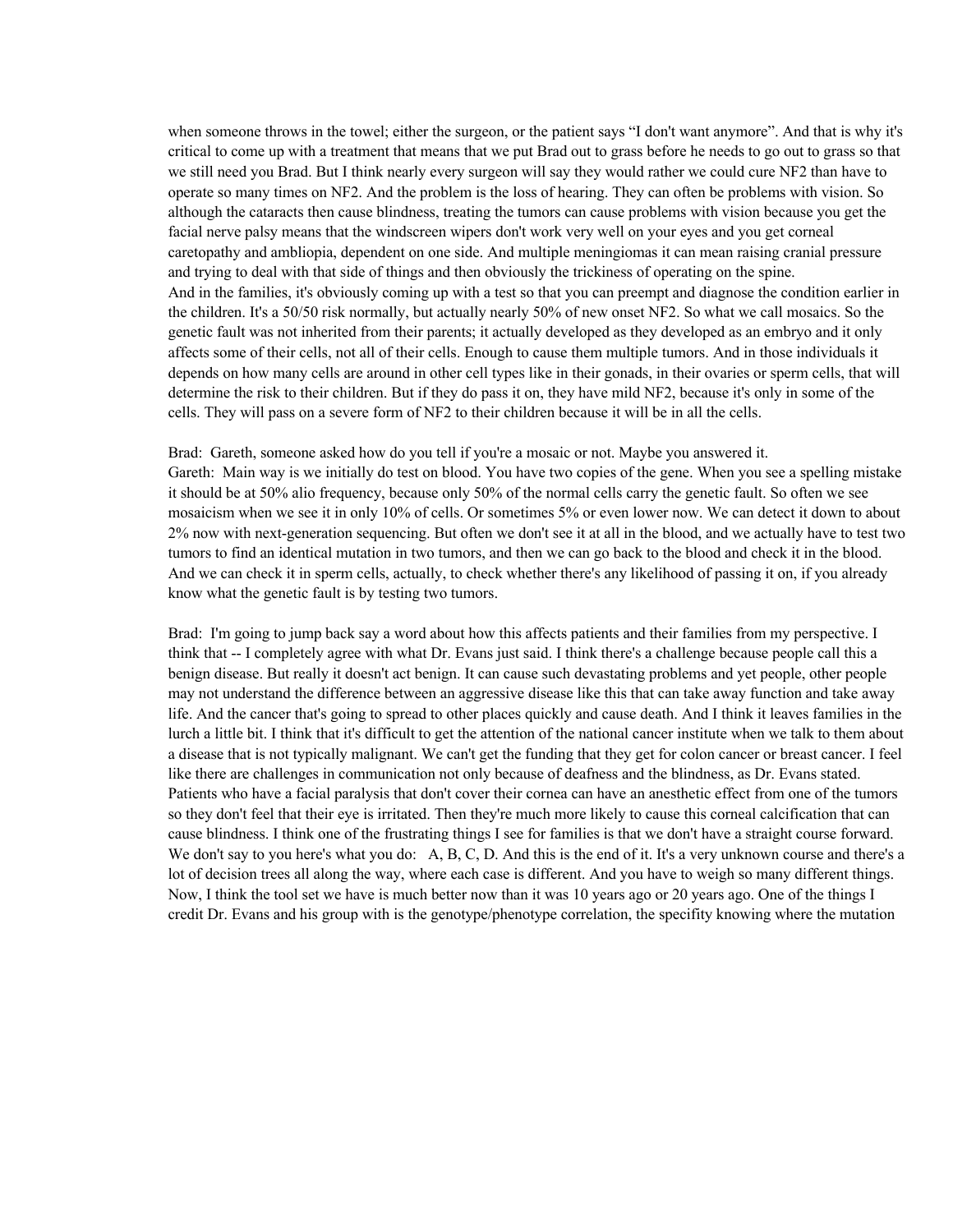is and to be able to predict how severe the patient's going to be with their disease, knowing where the mutation is and what type of mutation it is. And that's been -- that database took a long time to accumulate over many years, decades, a couple of decades really. But that's an important tool. We're getting better at our imaging. We're getting better at detection of mutations and I think that in some situations when we know that a patient, a young patient inherits the disease from a parent, to intervene early on can save a lot of problems. But we still don't cure this disease with a knife. It's a genetic disease, and we need to find other, better solutions. I think another challenge is we've struggled to get good mouse models or animal models for this disease. Mice and humans are not the same. And as much as we like to think that we can target mice and have it translate into men, that doesn't always work. It's not just in this disease process but in a number of processes. So getting good models is difficult. I think another big challenge that we all face in the field who are trying to get to better treatments, is it's not only got to be safe and effective, it's got to be really tolerated for a long period of time until we get to a cure. So if you've got a disease that's going to take your life within a year you can tolerate being miserable and sick on the chemotherapy, but that's not something we want to do for NF2 patients. It limits a little bit the pathways we can go down.

I think the fear of the unknown and just not really having great answers. There are always nuances about how we're going to treat patients makes it difficult for patients and for families. And for us too. We always want to choose the best treatment. And sometimes we don't know exactly what that is.

Mani: Maybe expanding on some of the things that you've talked about, you certainly are a surgeon. So that's sort of how you manage a lot of these patients even though it's not ideal. But I just wanted to drill down a little bit further from your perspective as a healthcare and as you work with patients and the families and the testing of surgery and the setting of NF2, or rather multiple surgeries in the setting of NF2. How do you deal with it and all the risks associated with it in consultation with the families? It's something, as you both have said, Dr. Evans has said as well, it's not just one surgery and that's the end of it. How do you get to the decision-making and the course of action.

Brad: I think we try to prioritize the various aspects of the disease and one of the top of the list is always is this a life threatening tumor; is that something that's going to cause the patient to die if we don't take care of it? If that's the case, that's usually an easier decision to say we need to take this tumor out. If it's compressing the brainstem that it's going to block the flow of spinal fluid and cause a massive pressure in the head, then that's an easier decision. Not that it's a pleasant decision. But it's not that there's a lot of option with that type of a tumor. . But the difficulty comes with smaller tumors that particularly, for example, let's say a tumor that's on the balance nerve that's compressing the hearing nerve but hearing is functional there's one on the other side and that's also knocked out the function yet. The hearing is still reasonably good. But as the tumors grow, they're going to compress the brainstem, if something is not done. And when do you decide to operate as opposed to preserve function? Those are difficult decisions and another unknown that comes in is when are we going to have a drug that will stop or shrink these tumors. And so it may be that 10 years ago or five years ago I would have said this tumor has got to come out; we're not that close to finding something that may work. But we hope, we think as we get closer we think we're more likely to have treatments, it's still a very difficult decision to make. And one of the things that I would say is maybe unique to my perspective, and I think there are others who would agree with me but many who may not when it comes to surgery, is that when tumors are small enough, you might save the hearing. Usually in my book that means less than a centimeter in diameter and not really impacted into the inner ear. They have a little bit of space there where we can work safely. And then taking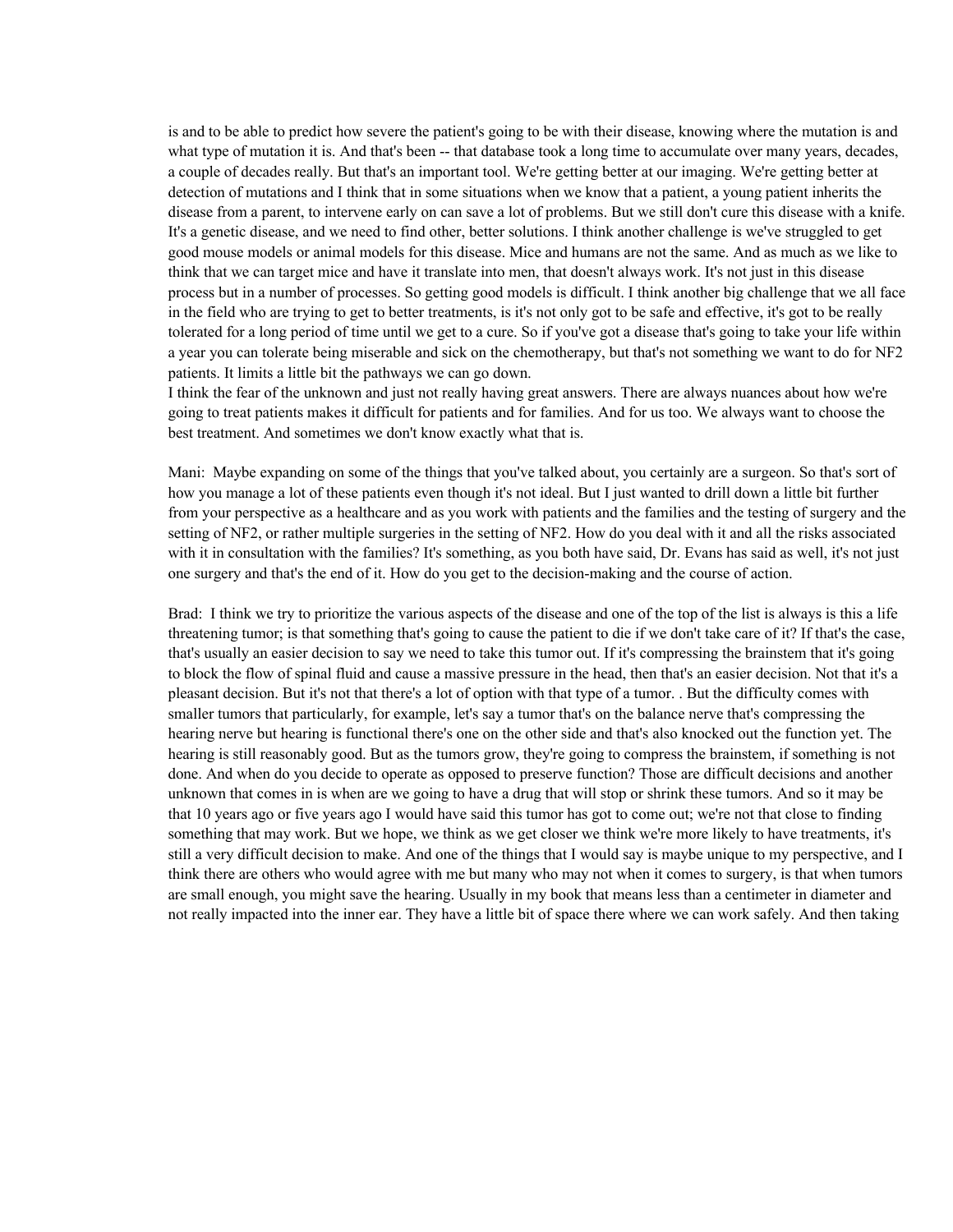out the tumor, although it does present a risk to the hearing, does also present the opportunity to potentially save the cochlear nerve, the one that carries the hearing fibers. And intervening early in that case may save the hearing, or if you don't, you may save the cochlear fibers. In a small series that we did that's really not scientifically very sound because we only had seven patients and retrospective group of patients, I would say we were much more successful in those patients giving them a cochlear implant and have them be able to hear reasonably well and we have with our patients who have no cochlear nerve preserved and we have to do an auditory brainstem implant. The auditory brainstem implant most often gives people sound awareness but only in about 12% do they get any open set speech recognition so that they can understand words without lip reading. And people find that it's helpful and they find that sound awareness is very beneficial but being able to understand words without lip reading is much better. So sometimes we make a decision to intervene early with the knowledge that even if we lose the hearing in the surgery that we could use cochlear implant later on and preserve that important communication ability. So I think I've had patients who have said to me no mas, I don't want any more surgery. We said if you don't operate on this tumor it's going to cause serious problems, they said I don't care I have had enough I'm not willing to do it. And that's a sad state to get to but I can understand that people can get tired of having surgeries. And most of the surgeries it's try to preserve the function where they are and it's rare that they actually get better from surgery. And I understand their point, but I hate to see people throw in the towel. And I think that we'd love to have better treatment options.

Mani: No, that's a good perspective. And Dr. Evans, you're obviously based in the UK, you probably ...

Gareth: I did once go to a CTF meeting and they bought me a ticket from Manchester to Aspen. The only problem it was Manchester, New Hampshire. And the ticket wasn't any use to me when I got to the airport.

## [LAUGHTER]

Mani: Maybe coming back here. So how is the practice different or similar in your side of the world versus here in terms of management, maybe specifically?

Gareth: I think it will be very similar in the sense that Brad is part of a team and multidisciplinary team. And they make decisions as a team rather than an individual surgeon. With the patient. And obviously advising the patient what the best course of action is that there's an element of choice. But what we built up very early on in Manchester was a multidisciplinary team clinic, where we had a neurosurgeon and ENT surgeon, a neuro radiologist, spent hours looking at the scans before the meeting. Myself as sort of a physician who would look at the patient in the morning and check any new problems doing neurological examination. We now have neurologists in addition to me to do that. And that eventually led to we applied for something called highly specialized services, which meant we actually located only four clinics that looked after all NF2 patients in England. So 55 million people are looked after by only four centers. Now, some of those centers do outreach clinics so that they can be seen nearer to their home by a local team with a member of the core center there. But essentially virtually all those patients are managed by four centers. So that's at the moment about 920 patients in England. We know all the patients. We've got all their data. And it enables us to have totally coordinated care where they're seen at least once a year by the full team. And they have - we have audiologists and ophthalmologists, physios, nurses, all of those people involved in the clinic and involved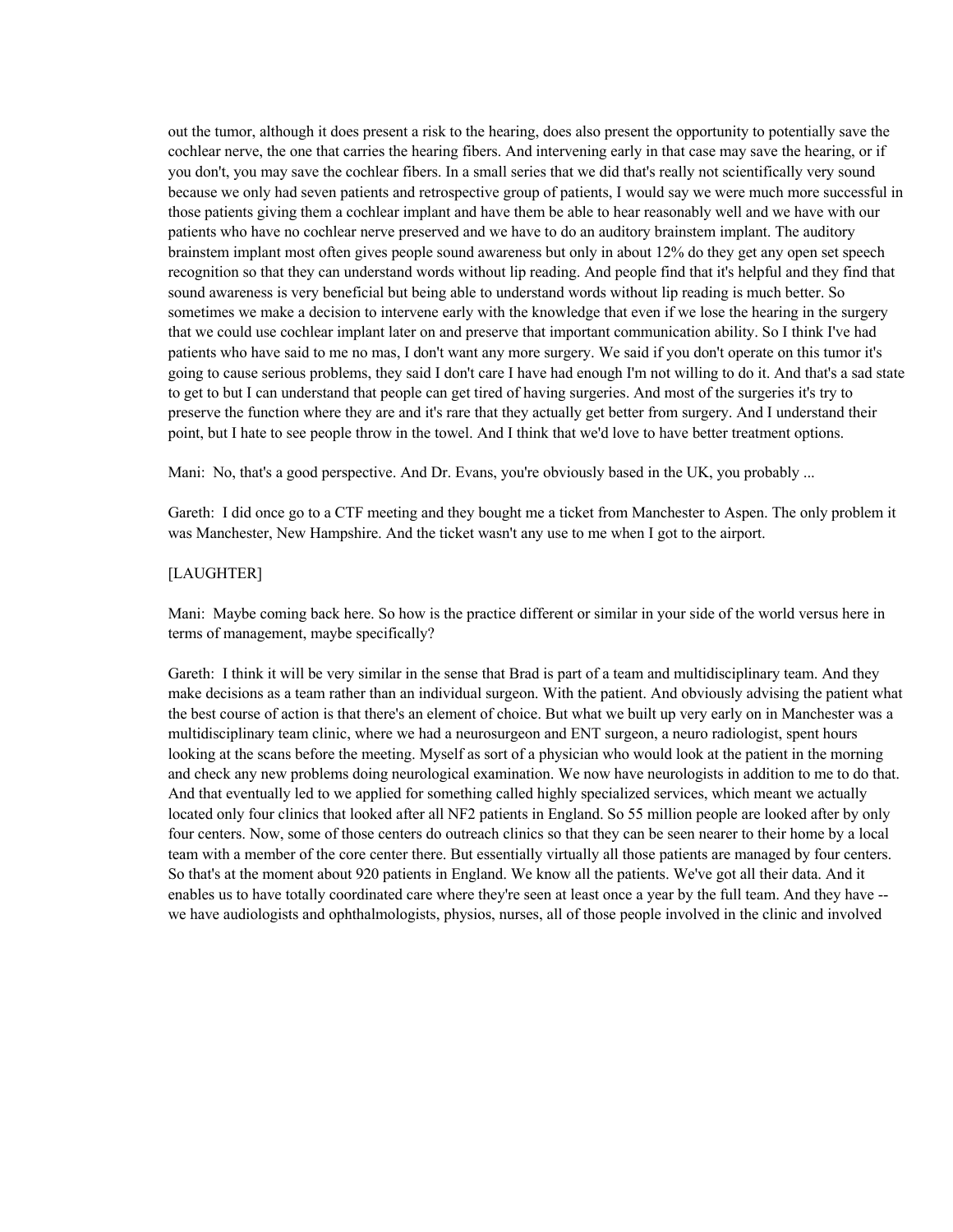with helping them. So it's a one-stop shop for them. They don't have to go to pillar to post to see different specialists. And we're extremely lucky in the UK with socialized healthcare that that is one of the great things that is able to supply is this highly specialized care. And we're sure that this has had a major effect on survival. It meant that we had access in 2010 with very specific circumstances to the use of bevacizumab, Avastin treatment, because of the fantastic work that has been done in Boston by Scott Plotkin, to find that it was effective in treating growing schwannomas. It doesn't work for meningiomas, which is a problem. And that's why we need another drug. It also long term causes problems with the kidney. And with blood pressure. And that's why we need another drug because if you take people off Avastin, the tumors usually come back. It only keeps them at bay. It doesn't kill them. It just stops them, shrinks them a bit and they start coming back again. So we need a more permanent solution, or at least a solution that has less long-term side effects in terms of the effects on the kidneys.

## Mani: Thank you.

Ajay: Next question, building on your answer, do you think that agility are stable is meaningful treatment both for your patients and you as a physician were unique as far as it will go and just from your perspective, Dr. Evans?

Gareth: So stable disease in NF2, if you can find someone who is asymptomatic and just stop everything, then that's as good as a cure, because it's a benign disease. The tumors aren't going to spread. If you just stop them all, then that's fantastic. Because they can live a normal life with a few internal tumors stopped at that stage, frozen at that stage. Now, I guess reality won't necessarily be as easy as that, but you do not need to shrink the tumors to make a difference. If you get in there early enough, you can just stop it before people lose hearing, before people lose balance. Before people lose other functions in terms of their ability to ambulate and live a normal life. So absolutely maintaining stable disease or making it stable is extremely good. You can't do that with cancer because a cancer might be stable but it can metastasize. So it's a very different scenario to treating a cancer, where you need to do more than just keep the tumor stable.

Brad: I completely agree. And one of the tricky things about it as we discussed before most of the funding agencies in the United States -- I don't know how it is in the UK -- but most of the funding agencies in the United States do not look at that as a reasonable endpoint. They want to see the tumors shrink and go away because they're used to funding cancer treatments, not benign, quote/unquote, benign disease. I look the terminology tumor predisposing syndrome more than I like benign because it does predispose to tumors. So I think that stabilization is an ideal endpoint if we can know how to turn off the tumors from growing that would be sufficient. We're getting a lot of good questions coming in. I know we have other questions to answer. Do you want to go to some from the audience?

Mani: Since we have you talking, Dr. Welling, maybe you can talk about why are the vestibular schwannoma in NF2 usually the first ones to develop as opposed to other schwannomas; is that the case and maybe why.

Brad: I can tell you exactly. I don't know. I wish I did. You know, that's my life goal actually to figure out why vestibular schwannomas are more likely to occur than any of the other cranial nerve schwannomas, they're nine or ten times more likely than any of the others. I honestly.don't know. I've hypothesized certain things it's like certain types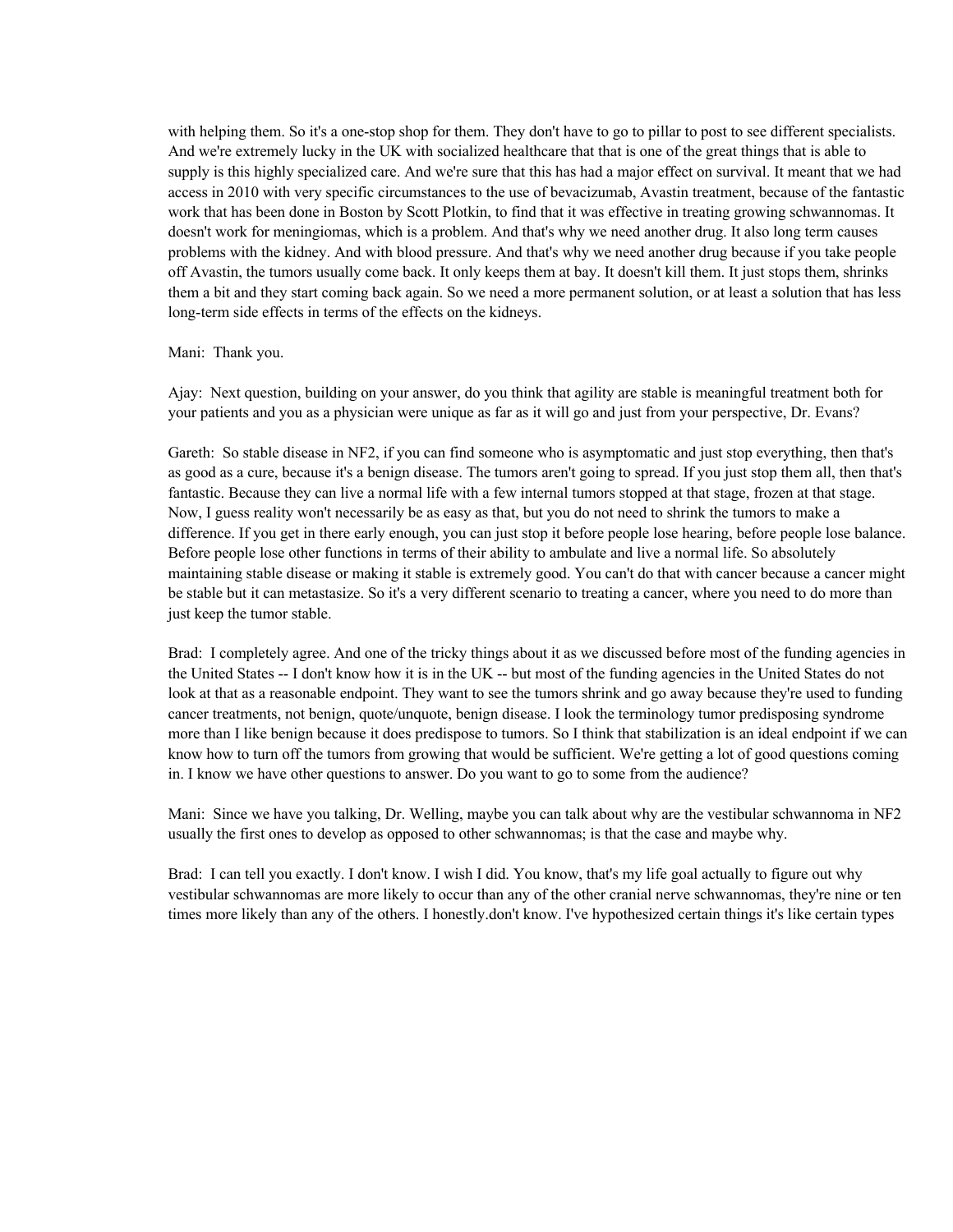of nerves and the balance nerves are some that seem to attract viruses is there a viral etiology that turns off one of the virus suppressor genes, I don't know, maybe. We know patients who are have radiation are more likely. Survivors of hire row shim ma and more apt. And particularly patients who inherit it as NF2 why is it that the vestibular nerves get them before others. I don't know. Dr. Evans can probably tell us.

Gareth: No, all I will say it's not peculiar to NF2 because NF2 just mirrors what happens in sporadic tumors, because of all schwannomas occur on the vestibular nerve. And that means that clearly they are going to be the primary site because the other sites are much less common individually. So what we see, which is quite astonishing, with the fantastic MRIs we have now, when we scan people who have inherited NF2, before they get symptoms, is we see dotted along both the vestibular nerves, sometimes three, four, five separate starting points for tumors. And you don't really see that anywhere else. It's just the vestibular nerves where that occurs. And it used to be thought that there was something special about the glial Schwan cell junction that it was important on the nerve that's nonsense because they occur all away along the nerve. And we don't know. We don't know why that nerve I think Brad's got some good points. Maybe it's a nerve that we're using all the time or we're using our balance all the time. But that still doesn't really explain it. But there is something about the vestibular nerve, not just in NF2, but in people in general, that is much more susceptible to developing tumors. And NF2 is just a reflection of that except that you get many, many more schwannomas. And in NF2, instead of getting one schwannoma on the vestibular nerve, you get a bunch of grapes that wrap around all the other nerves and that's why it's very hard to treat the vestibular schwannomas in NF2 and why facial nerve weakness afterwards is more common. And why also radiotherapy doesn't work as well, because you'll treat what you think is the middle of the tumor to try and treat the rest of it, and the few grapes on the outside won't get a lethal dose of radiotherapy and will regrow. So that is why the treatments are much harder and there's something really odd about the nerve we don't really understand. The Nobel Prize will have to go to someone in the next generation, Brad.

Brad: I don't know, I've got some smart people here, won't be me but maybe some of our people.

Mani: I know we're running short of time here but I want to cover two topics since I have the two of you here. One, you know, maybe Dr. Evans since you've been talking, expand on your work on the epidemiology of the disease you've obviously spent a lot of years studying the rare disease and going to patients' houses things you've mentioned already. But give us your firsthand perspective what's the numbers, the epidemiology, the prevalence of this disease. And everybody comes back to you.

Gareth: Well, there's only been one other epidemiological study in the world and that was in Finland where they did a very small study and we've now got effectively a whole epidemiological study in the UK, because we cover the whole of the UK. And we've now remapped what I did before and essentially it's all the same around UK and also the world because the new mutation rate is so high, the literary says 50 percent of NF2, 50% de novo. There's much more than that that are de novo, that's 70%, if you count the mosaics. And so what you have is about one in 27,000 people are born with NF2, that they have that susceptibility. They're not born with the tumors; they're born with an NF2 mutation in all of their cells or quite a lot of their cells at birth. So they are programmed, unfortunately, at some point, to develop tumors. Now, the next thing that people talk about is prevalence. So that is the number of people diagnosed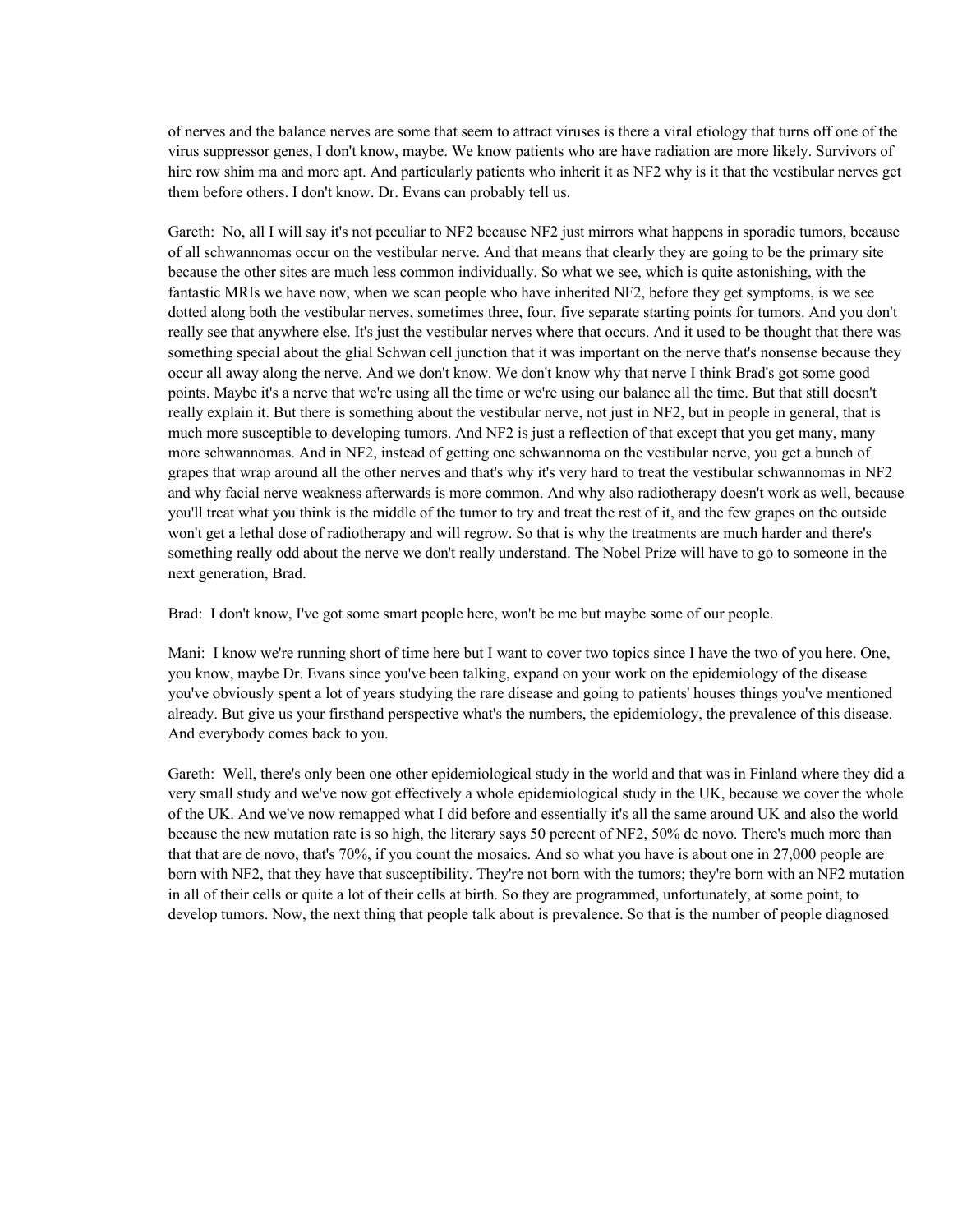with the condition the any one point in time. And that is lower than 1 in 27,000, because often the mosaics don't present until they're 40 or 50. So they spend more than half of their life not diagnosed. Therefore, that comes off your incidence, and unfortunately the severe NF2s don't live a normal life expectancy. So that comes off as well. So in the end your prevalence is about twice your, half as common as your incidence, about 1 in 50 to 1 in 55,000. And that's in our very, very highly ascertained UK population.

Mani: Thank you. That's good -- that's always a question that comes up everywhere. What is it, it's not talked about. And I know Dr. Welling has obviously discussed this. It's not considered malignant and there's not enough funding. So I'm going to go to you again now, Dr. Welling, to expand a little further. Tell us what the landscape looks like from what you are reading and seeing and what's been published, tell us some of the promising drug targets or drug candidates or even the pathways that are being used? And I do want to say there was a question on the chat where they talked about even high FGFR or TNF alpha expressions being associated with prior risk for the disease. So all these things, give us some sense of what's going on from a research perspective we talked about.

Brad: Sure. Let me answer Tony's question first in terms of expression of factor from the tumors. This is true probably both in NF2--related schwannomas and in sporadic schwannomas, where certain tumors, even though they're small, will knock out the hearing. And we think that may have to do with excretion of certain factors from the tumors like the TNF alpha. And others seem to be more protective. Like with fibroblast vector Type 2. And yes, that research came out of Dr. Steglich's lab and that's ongoing we put in a proposal to look at that in addition to other findings with NF2 and the genetics and the vestibular findings and hearing and that work is very interesting. When it comes to the different pathways, one of the things that seems to me has happened since the gene was discovered, everybody's been working on trying to figure out what is it that Merlin does.

When Merlin gets mutated, what pathways go into action to let these cells run up against each other and then instead of stopping with contact inhibition, why they continue to mound up and the schwan cells continue to proliferate. So many pathways we don't have time to talk about them. I'm not an expert in all of them. But I would say many of them have drugs that we can target to them. And one of the efforts that we just were involved in with a consortium called the Sonodus group sponsored by the children's tumor foundation, was to try to find a large panel of drugs that had already been FDA-approved or had gone down the procedure through Phase 2 testing at least so we thought they were accessible to us. And we screened a large number of drugs.

We initially started with almost 2,000 drugs, and we narrowed that down to 45 that we thought targeted specific pathways. And we looked at that in cell cultures and mouse models tried to funnel it down to drugs we can bring forward to clinical treatment. So it's been tricky. And I would say that unfortunately the drugs that seem to target schwannomas don't always target meningiomas.

It would be ideal, of course, to have one drug that would hit both because those are the two primary tumors as Dr. Evans explained that are important. I would say that we also have struggled a little bit with mouse models and not reacting, the mouse cell lines don't react exactly as human cell lines would. And human cell lines that have human mutations don't grow very well so they're hard to use for tests. Yet I would say that there are still a number of drugs in the pipeline that are to be tested and the first one that's coming out of that particular pipeline for a clinical trial is Bergatinib more small cell lung cancers. It's been approved buy the FDA for that use. We know its profile what it looks like and we know it targets meningioma cells and schwannoma cells. And that clinical trial is about to get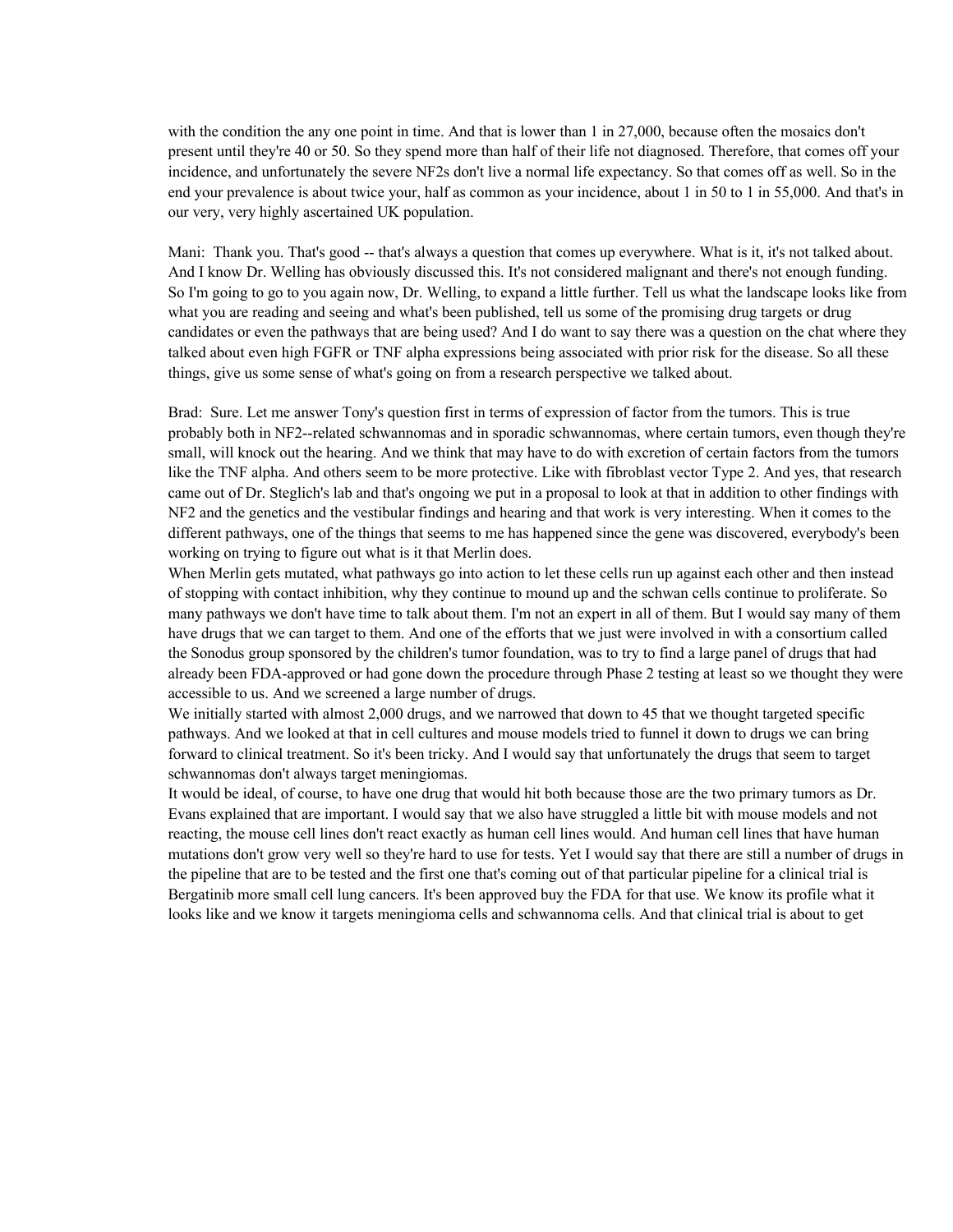started. We also have, as you're very well aware CereXis knows, we've worked many years on a drug that's been called AR42, or now Rec 282 a drug that targets the other pathways that regulates cell growth. And we have some preliminary data, both from a Phase 1 study where we looked at the safety of the drug and Phase 0 study we looked at the drug getting into tumors. And this is another study that we hope will get kicked off soon for Phase 2 trial so we can really look and see how efficacious is this against these tumors. It's possible that we may need combination therapy. That it might be that it's not one drug, it may be two drugs that we have to use to try to tamp down these multiple different pathways that can occur to release the cells from contact inhibition when they should stop growing. And I think that one of the drugs, the only drug really that we have seen a lot of benefit from is one that Dr. Evans has referred to which is bevacizumab, or Avastin.

One of the questions that was asked was has that been applied directly to the tumor. I don't know if it has, but I do know there's a group that's proposed that. And I know that's a mechanism that is going to be looked at if it hasn't already.

But I have been amazed, it's taught us interesting things about the pathology of the tumors that some of the patients do get improvement in their hearing. I never would have believed that. I thought Scott Plotkin was lying to us when he told us that the first time. But it's true. About 35 or 40% of the patient get an actual improvement in their hearing. Mostly in the clarity of their hearing; not as much in the pure tone averages. But so it doesn't get a lot louder, but the clarity improves a lot in some of these patients. And that's encouraging. It's a little clue about what's going on with the hearing loss. It may be that the bevacizumab or Avastin is blocking the excretion of one of these exosomes in the internal ear and removing that toxicity will allow the mechanisms to start working again.

I'm always the optimist. And I always tell people, oh, in five years we'll have something. And every five years I say that. So I think that at some point we're going to have something that's going to work about either than what we have now. And I hope it's sooner rather than later. Lapatanib is another drug we were involved in a study with. And I'd say even though it didn't hit the shrinkage target that was the goal, Metias Caranos showed that a large number of patients didn't have their tumors advance while they were on Lapatanib. It's not without its side effects but it's encouraging to see other drug studies that are coming forward that seem to have some benefit.

And so I think there are a number in the pipeline but getting them executed and carrying them out is challenging, and I'm hopeful that with the combined efforts of the whole NF2 research community and the support of the NF2 patients, really, you all do a great job of driving these things forward and supporting the efforts. I'm optimistic that we will get something that will be useful and helpful to stop these things.

Mani: Absolutely. We hope so too. We'd love to keep talking to you and I'm sure the audience, too, with wonderful questions coming but I know we promised you a certain time and you're busy.

Gareth: I typed three answers.

Mani: I grant you that. So thank you so much, Dr. Evans and Dr. Welling. You have been picking up the questions and addressing some of those as well. Thank you I know the people on the line really appreciate that. We should wrap it up. We're five minutes over our time, which is good considering the wonderful discussion we've had I would like to thank both of you Dr. Welling and Dr. Evans again for taking time out of your busy schedules and providing this wonderful discussion. I hope others benefited from it as much as we did.